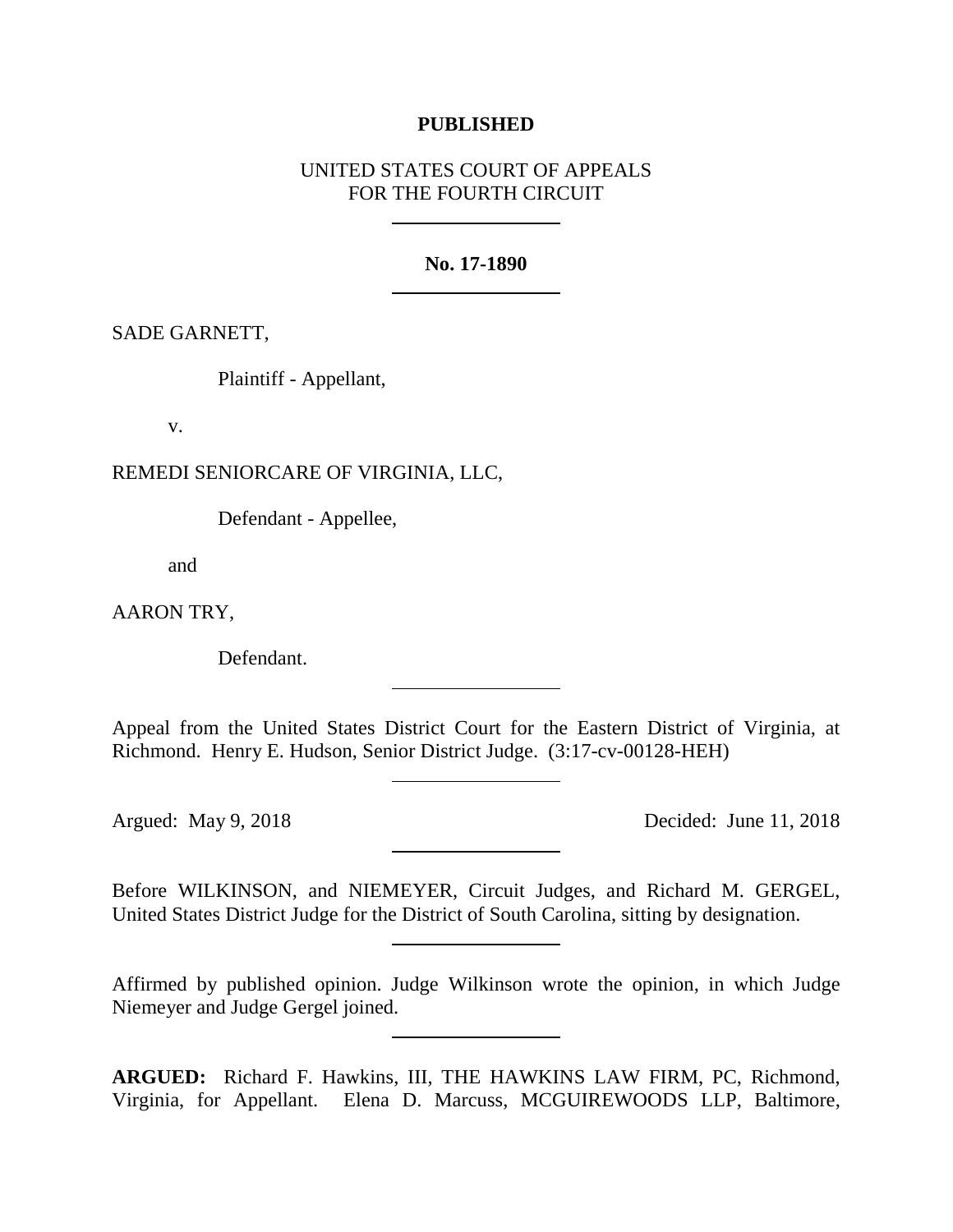Maryland, for Appellee. **ON BRIEF:** Adam T. Simons, MCGUIREWOODS LLP, Baltimore, Maryland, for Appellee.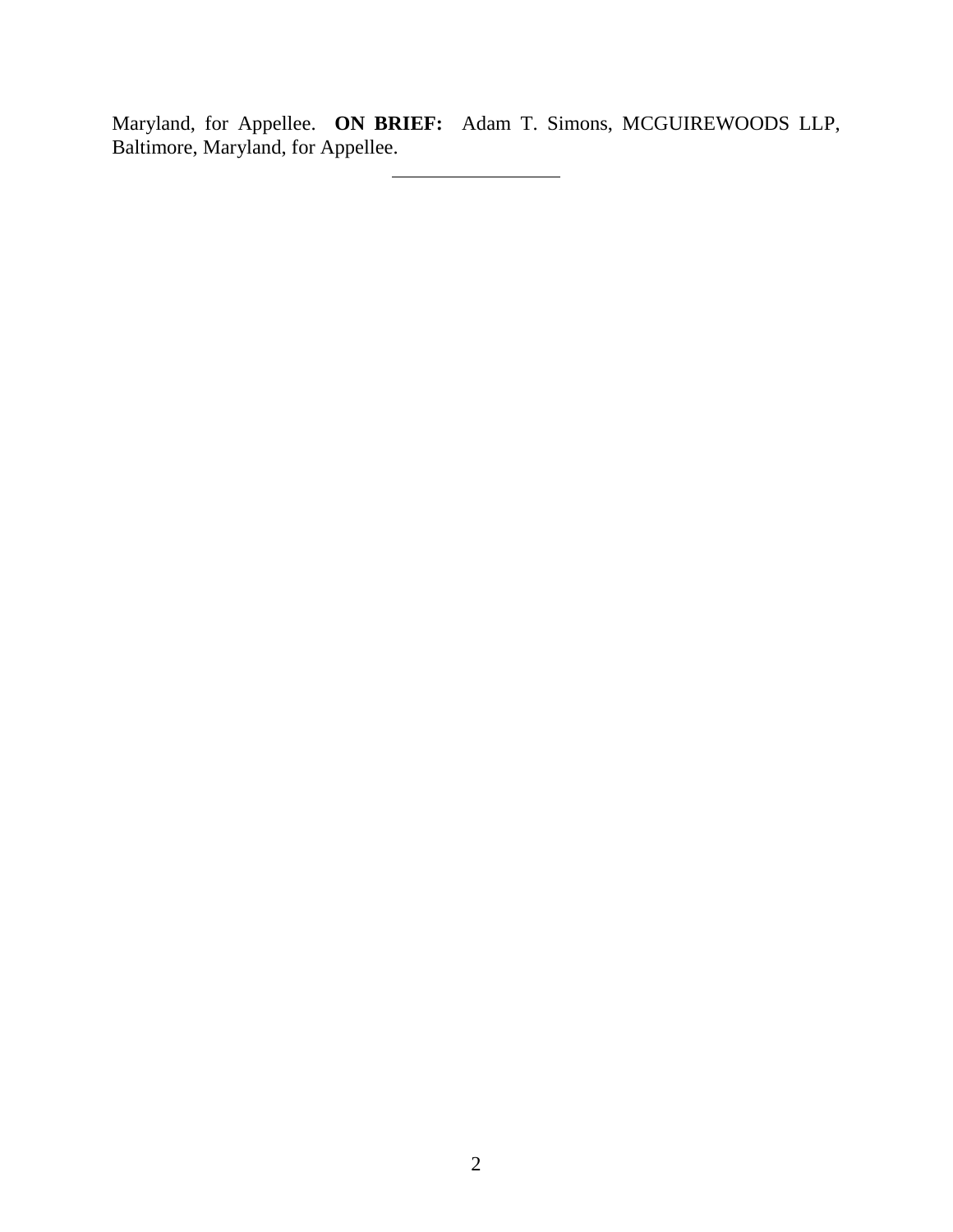WILKINSON, Circuit Judge:

When Sade Garnett took off work to undergo a medical procedure, her coworker Aaron Try engaged in crude, baseless, and ignorant speculation about the reasons for her absence. Garnett filed this defamation suit against their mutual employer, Remedi SeniorCare of Virginia. The district court concluded that the statement was not defamatory and dismissed the suit. We affirm, but on different grounds. The alleged statement, while offensive and odious, will not support an action against Remedi under Virginia law because a company cannot be held liable for employee statements made outside the scope of employment.

I.

Remedi SeniorCare is an institutional pharmacy that ships medications to nursing homes and other long-term care facilities. Garnett worked at its Ashland, Virginia location, often alongside Try, a night supervisor.

On January 14, 2015, Garnett told Try she would be out the next day to undergo surgery. During that absence, Garnett alleges that Try told other Remedi employees that "Sade was having surgery on her vagina because she got a STD [be]cause that's the only reason a female gets surgery on her vagina," and that "Sade was having a biopsy of her vagina." J.A. 67.

Garnett filed suit against Remedi in the Circuit Court for the City of Richmond. Remedi removed the case to the United States District Court for the Eastern District of Virginia based on diversity jurisdiction.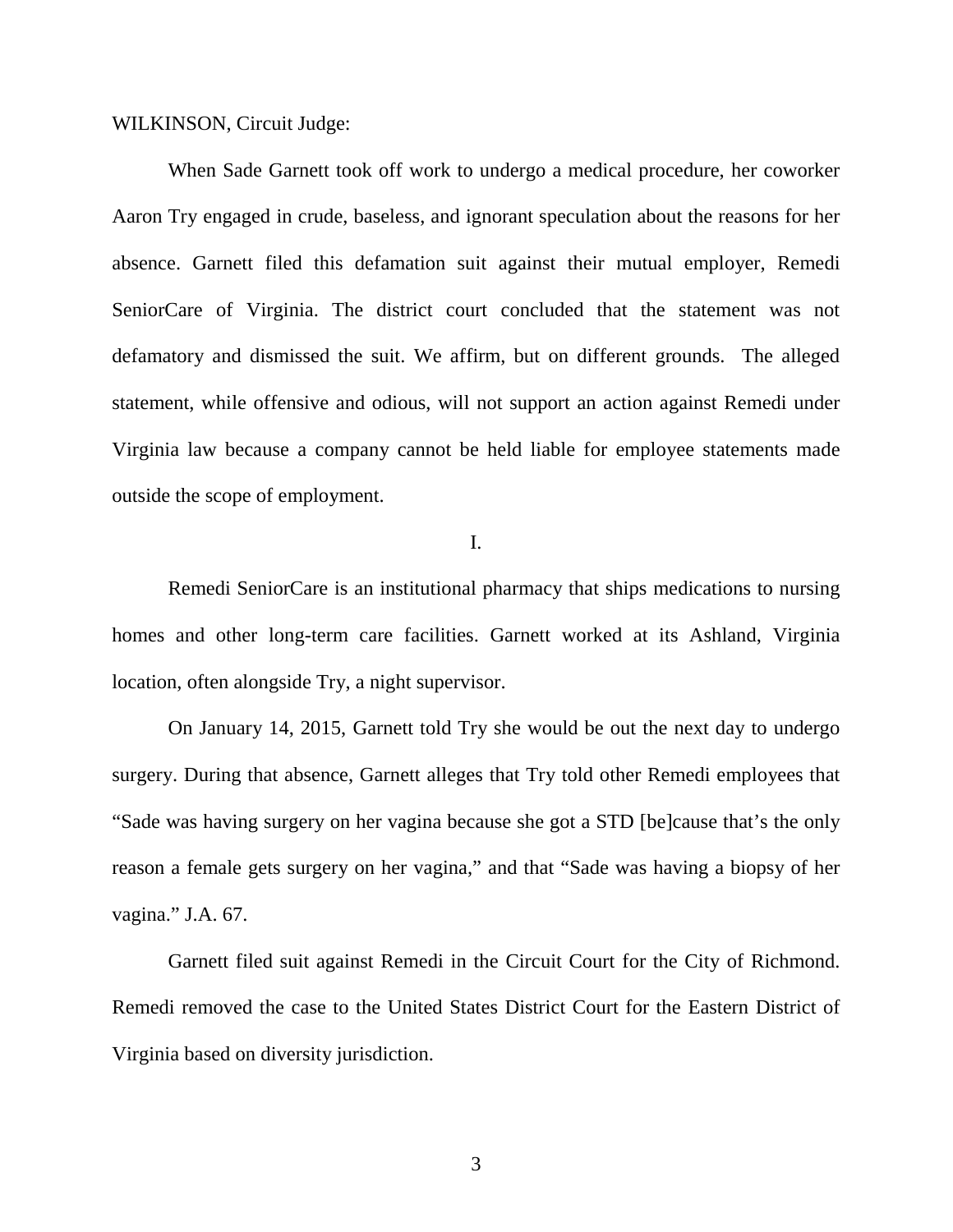The district court dismissed Garnett's claims. Because Try's statement was "clearly only Try's opinion based on his faulty reasoning," and "no reasonable person would take Try's statement to be anything more than pure conjecture," the court concluded that it was not actionable under Virginia law. J.A. 61. The court then denied Garnett's request to amend her complaint on the grounds that it would "retain the same deficiencies as the one previously dismissed." *Id*.

This appeal followed. We "review de novo the grant of a motion to dismiss for failure to state a claim." *Gerner v. County of Chesterfield*, 674 F.3d 264 (4th Cir. 2012). We review for abuse of discretion a denial of leave to amend a complaint.

## II.

In Virginia, "a private individual asserting a claim of defamation first must show that a defendant has published a false factual statement that concerns and harms the plaintiff or the plaintiff's reputation." *Hyland v. Raytheon Tech. Servs. Co.*, 277 Va. 40, 46, 670 S.E.2d 746, 750 (2009). We are not willing to say at the motion to dismiss stage that Try's statement was not defamatory. To do so would be to hold that no action could be brought against Try personally, and possibly that a plaintiff could never prevail against a supervisor who boasts of inside knowledge of the plaintiff's sexual activities and medical history without any factual basis. But assuming arguendo that Try's statements were defamatory, we must still consider whether those statements were within the scope of his employment and thus whether his employer can be held vicariously liable.

Ordinarily, "a federal appellate court does not consider an issue not passed upon below." *Singleton v. Wulff*, 428 U.S. 106, 120 (1976). However, where "the proper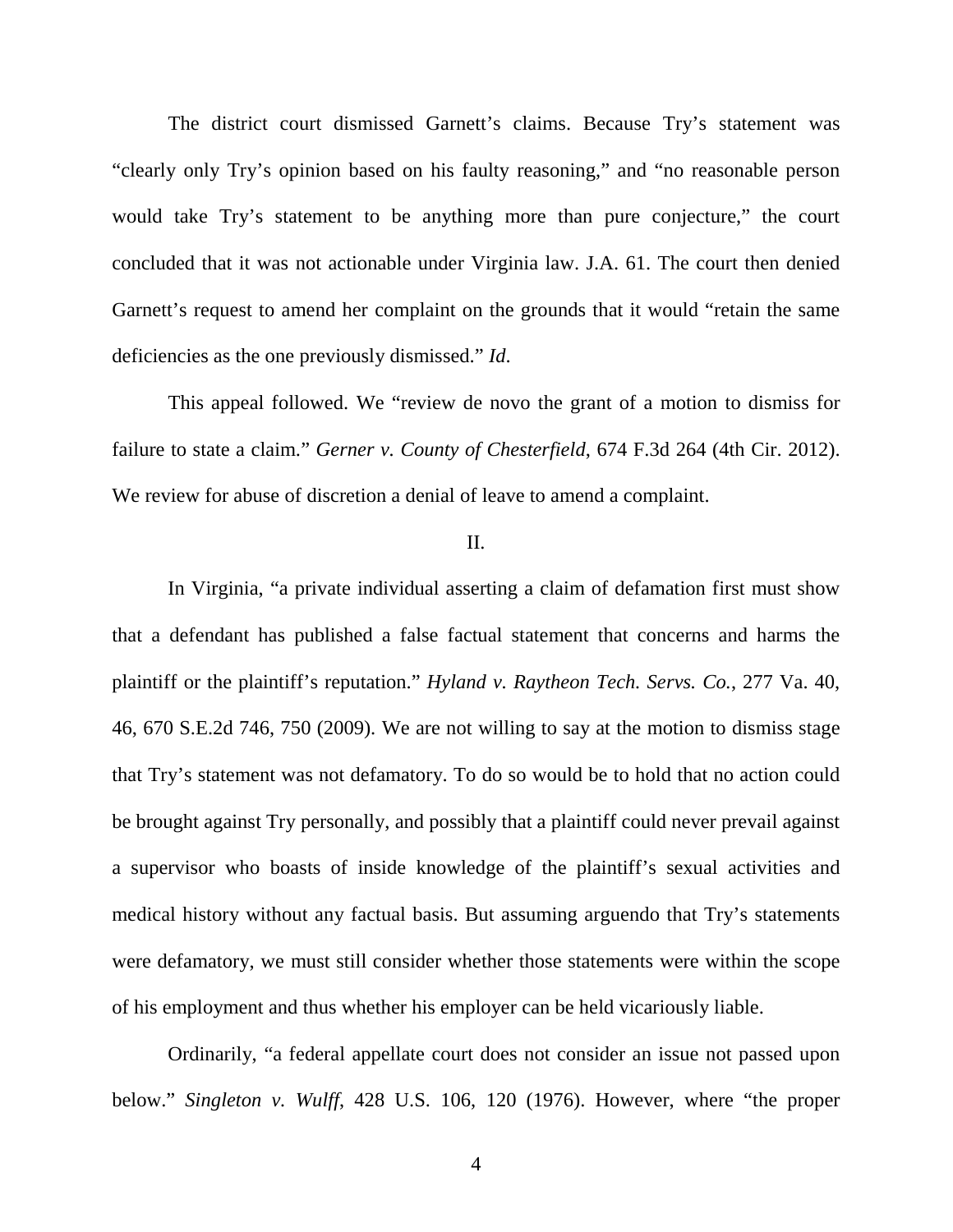resolution is beyond any doubt" or "where injustice might otherwise result," we may affirm on alternate grounds. *Id*. at 121 (citing *Hormel v. Helvering*, 312 U.S. 552, 556 (1941)). This case qualifies as an exception to the general rule. The outcome is not in doubt and a remand would work an injustice on the parties and the trial court by forcing them to undergo another round of pointless litigation. Moreover, as we shall explain, the parties were certainly aware of the scope of employment issue because it was asserted in the complaint, though without the benefit of any explanation. And the issue was taken up at some length at oral argument, where appellant was unable to provide any satisfactory answers. We therefore consider vicarious liability as an alternate ground for affirmance in this case.

#### A.

The deeply offensive nature of Try's statement gives rise to an understandable temptation to hold his employer responsible in some way for what happened. After all, Try was in Remedi's employ and he made the statement at work. To understand why we cannot pursue this course under law requires some discussion of the origins and purposes of the doctrine of respondeat superior and why limitations on employer liability in circumstances such as these are necessary.

Vicarious liability is somewhat different from most other forms of tort liability because one party is held responsible for the actions of another. *See* Restatement (Third) of Agency Law § 7.07. It is elementary that tort law aims to redress private wrongs and deter misconduct. *See, e.g.*, Ernest J. Weinrib, *The Idea of Private Law* 3-11 (2012). The goal of redressing private wrongs is based on principles of justice. An individual should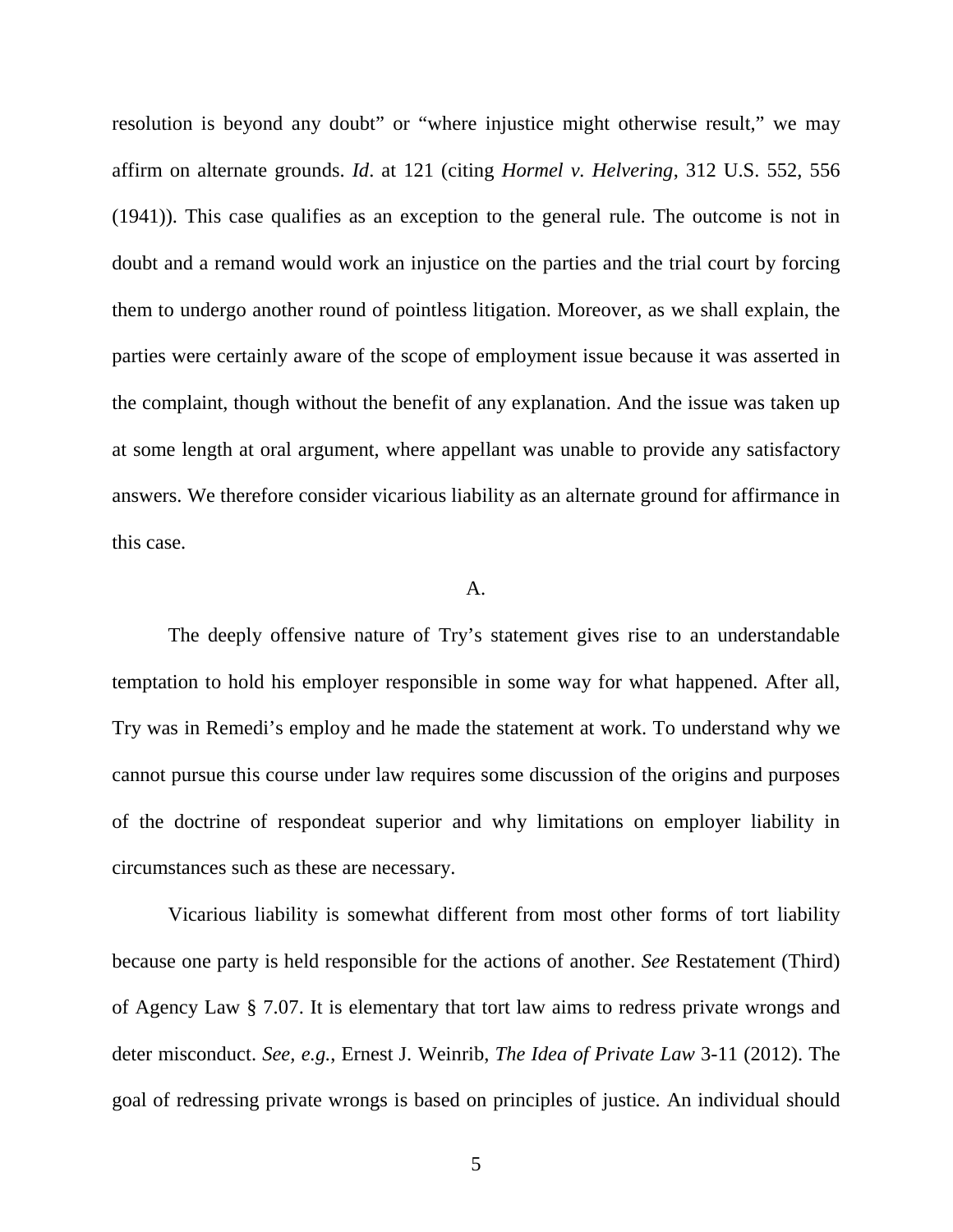be able to witness justice by bringing his wrongdoer to court and winning a monetary judgment or an injunction. Social welfare concerns justify the deterrent goal. In order to reduce social harms, tort liability makes wrongdoers pay a price for injuring another and thereby disincentivizes countless forms of careless or antisocial conduct.

Under a theory of vicarious liability, an employer may be held liable even though an individual employee is the actual tortfeasor. That makes sense when the employee action furthers the interests of the employer or when the individual tortfeasor uses his workplace responsibilities to facilitate the tort. In such circumstances, the employer both bears some responsibility for the tort and might have been able to prevent its commission by adopting different or more stringent workplace policies.

There is thus little question that employers can be held liable when they order or actually ratify a tort. *See, e.g.*, *Bishop v. Montague*, Cro. Eliz. II (1600). Employers also bear legal responsibility when their own negligence facilitates the commission of a tort. *See, e.g.*, *Fletcher v. Baltimore & P.R. Co.*, 168 U.S. 135, 138 (1897). It is easy to assign responsibility in such circumstances because the employer's wrongful conduct was directly related to the commission of the tort.

An employer can also sometimes be held liable even when it did not intend or sanction any wrongful conduct. In these cases, employer liability can still serve the deterrent purpose of tort law, because the employer might be able to implement policies that will reduce the likelihood that its employees will engage in tortious conduct. For that reason, the doctrine of vicarious liability can act as a useful deterrent.

<sup>6</sup>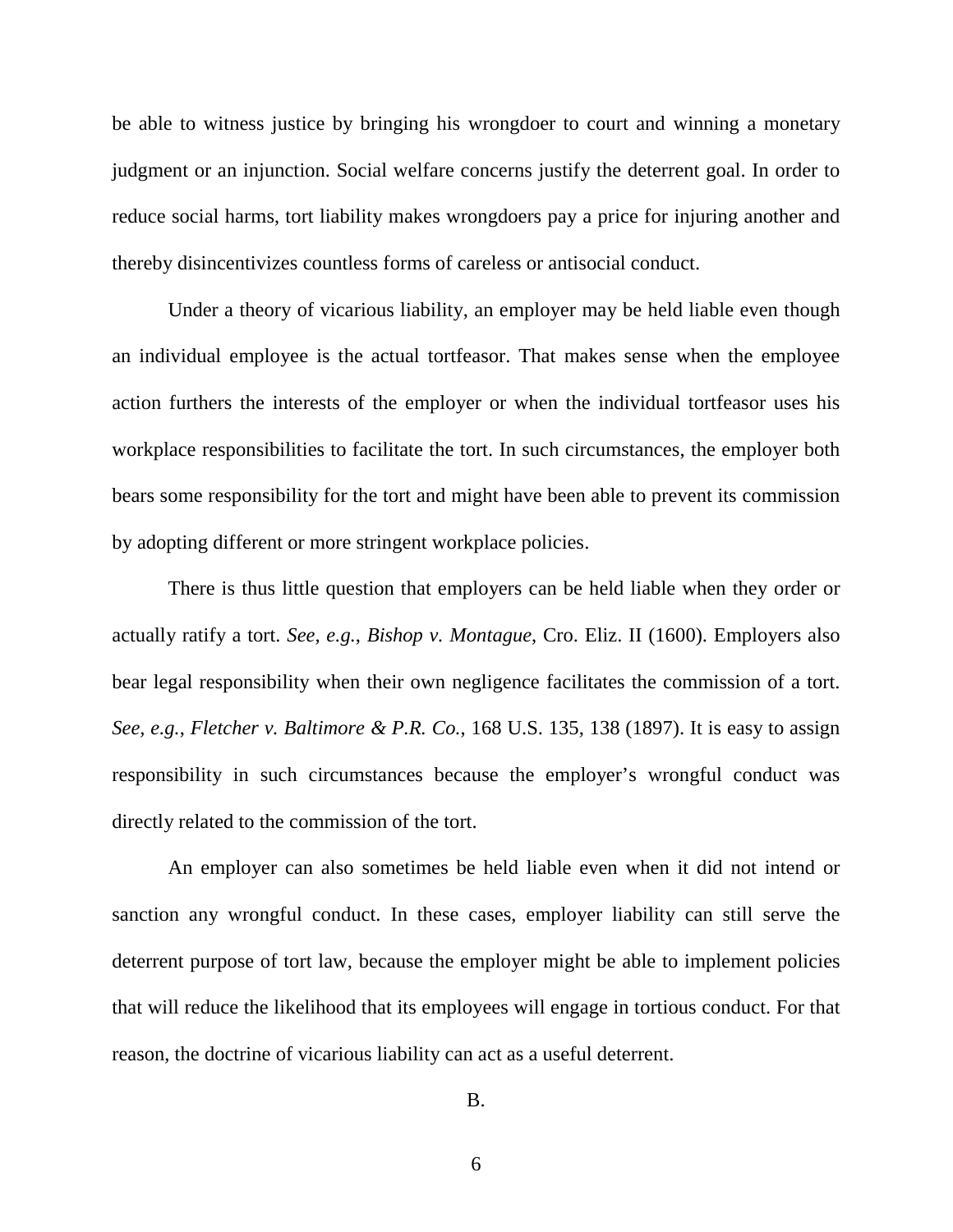But this is not to say that the principle of vicarious liability is without limits. It is more problematic for states to impose legal liability on an employer for conduct that cannot possibly be connected to it. As a general matter, the employer can only be held responsible for an employee's misconduct if that conduct falls within the "scope of employment." *See* Restatement (Third) of Agency Law § 2.04. This requirement limits vicarious liability to situations in which the employee was either (a) performing work assigned by the employer or (b) engaging in a course of conduct subject to the employer's control. *Id.* § 7.07 (2006) ("An employee acts within the scope of employment when performing work assigned by the employer or engaging in a course of conduct subject to the employer's control."); *see also Alan O. Sykes*, *The Boundaries of Vicarious Liability: An Economic Analysis of The Scope of Employment Rule and Related Legal Doctrines*, 101 Harv. L. Rev. 563, 582 (1988). The employer may therefore avoid liability when an employee acts independently or in a manner that does not serve any goal of the employer. The "scope of employment" requirement thus ensures that vicarious liability remains tethered to the general goals of tort law: Liability will attach only if the employer (a) bears at least partial responsibility for the tortious conduct or (b) has some ability to limit the likelihood that the employee would commit a tort.

It would hardly be possible for an employer to successfully police all employee interactions and thereby ensure that employee conversation never crosses decorous lines. There are literally millions of verbal workplace interactions, some of which may, unfortunately, be quite offensive. But to hold that such statements invariably give rise to vicarious liability admits of no limiting principle.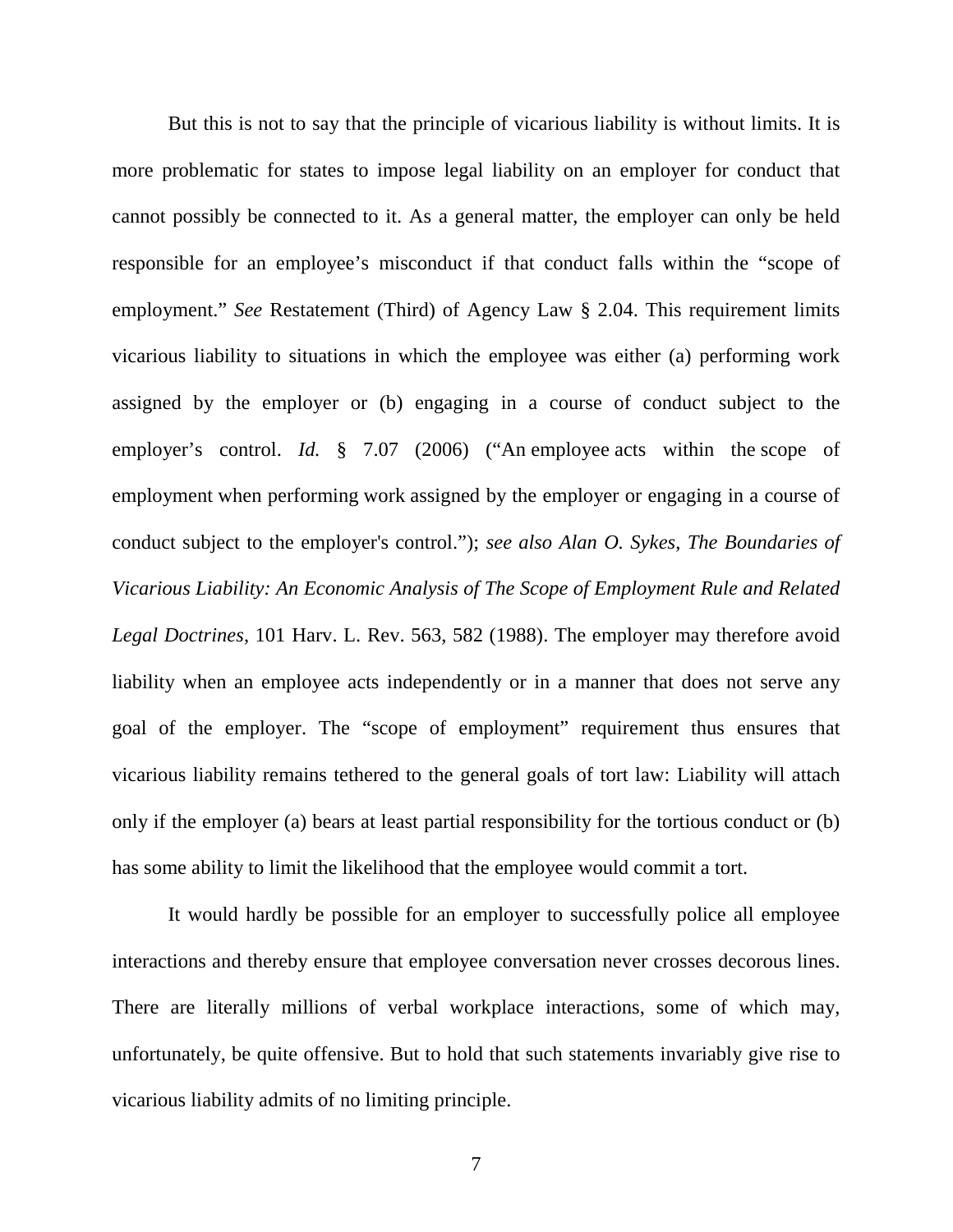Without the scope of employment requirement, employers such as the one here could hardly protect themselves from liability without proctoring the minutiae of a worker's daily life or imposing draconian restrictions on employee speech. Workplace statements can be endlessly litigated: What was said? Was a given statement serious or in jest? In what context was it made and was it misunderstood? There is no reason to hold employers liable for an employee's statements when those statements serve no plausible employer interest, the employee's workplace responsibilities did not facilitate the tort, and only the most heavy-handed workplace policies would have stood a chance of preventing the offensive conduct. It is difficult to see how employers could prevent all offensive or defamatory speech at the proverbial watercooler without transforming the workplace into a virtual panopticon. For all its undoubted value, respondeat superior and the resultant fear of liability should not propel a company deep into the lives of its workers whose privacy and speech interests deserve respect.

The law thus abounds with instances where respondeat superior is tempered but without eliminating the obligation on employers to make reasonable efforts to improve the workplace environment and head off deleterious conduct. To take but one example, the Supreme Court has recognized that employers can raise an affirmative defense in a Title VII sexual harassment suit if the employer has "exercised reasonable care to avoid harassment and to eliminate it when it might occur." *Faragher v. City of Boca Raton*, 524 U.S. 775, 805 (1998); *Burlington Industries v. Ellerth*, 524 U.S. 742, 757 (1998). The same tempering of respondeat superior is apparent in the public sphere, where courts have limited municipal and supervisory liability in suits brought under 42 U.S.C. § 1983.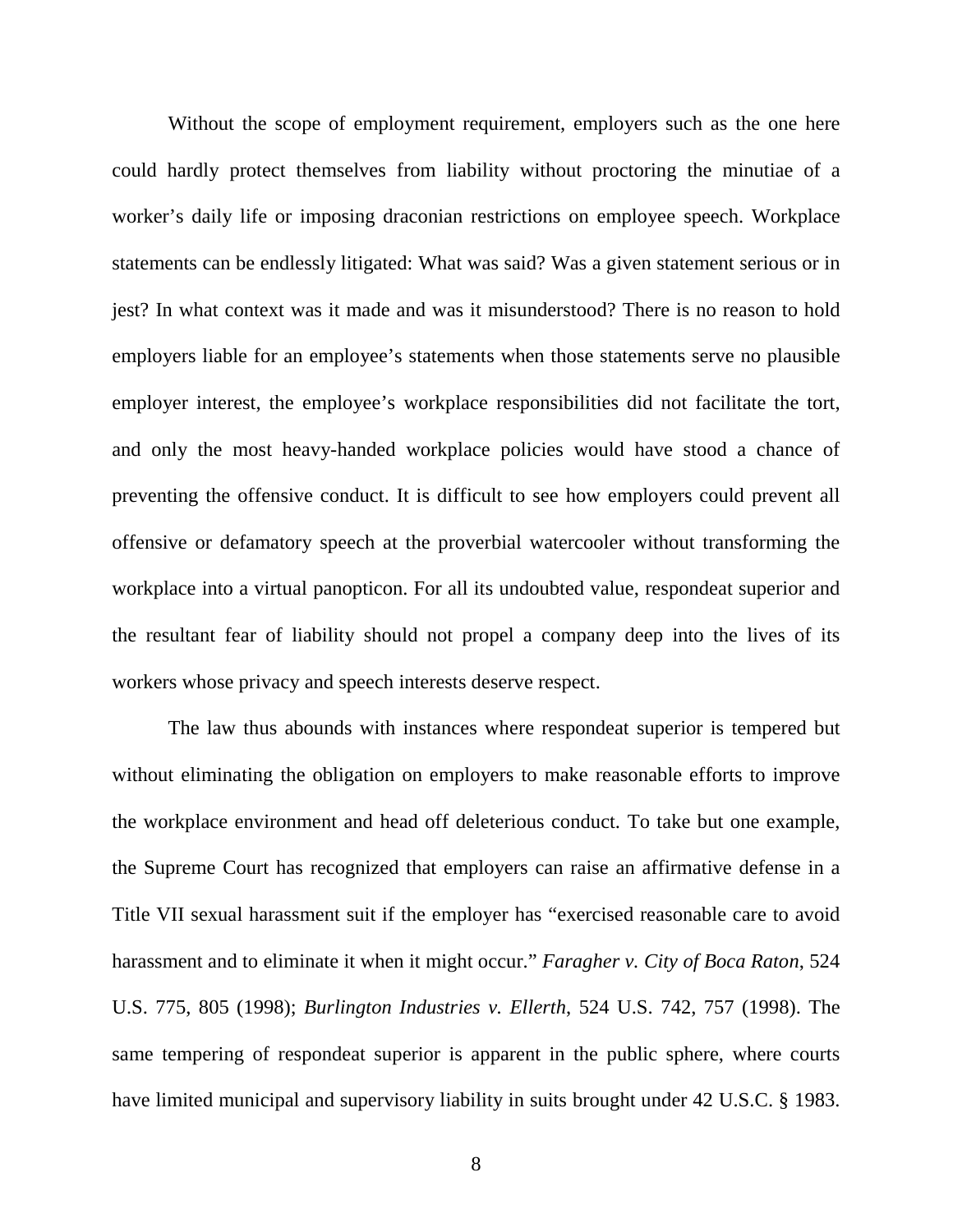*See Monell v. Dep't of Soc. Servs. of City of New York*, 436 U.S. 658, 691 (1978) ("Congress did not intend municipalities to be held liable unless action pursuant to official municipal policy of some nature caused a constitutional tort."); *Slakan v. Porter*, 737 F.2d 368, 373 (4th Cir. 1984) (A plaintiff asserting supervisory liability "must show that the supervisor's corrective inaction amounts to deliberate indifference or 'tacit authorization of the offensive [practices].'"). In this way, law supplements but does not supplant the self-interest that companies (and public institutions) have in curbing harmful workplace conduct and boosting employee morale.

## C.

Virginia has recognized the importance of this careful balance by refusing to reflexively expand vicarious liability and instead defining clear limits to the doctrine of respondeat superior. In Virginia, "an employer is liable for the tortious acts of its employee if the employee was performing his employer's business and acting within the scope of his employment when the tortious acts were committed." *Plummer v. Ctr. Psychiatrists, Ltd*., 252 Va. 233, 237, 476 S.E.2d 172, 174 (1996). In other words, there must be a nexus between the employee's workplace responsibilities and the offensive act.

The Supreme Court of Virginia has clarified that an employee's act falls within the scope of his employment only if (1) the act "was expressly or impliedly directed by the employer, or is naturally incident to the business, and (2) it was performed . . . with the intent to further the employer's interest." *Kensington Assocs. v. West*, 234 Va. 430, 432, 362 S.E.2d 900, 901 (1987). Where an agent's tortious actions promote an employer's interests, respondeat superior generally applies.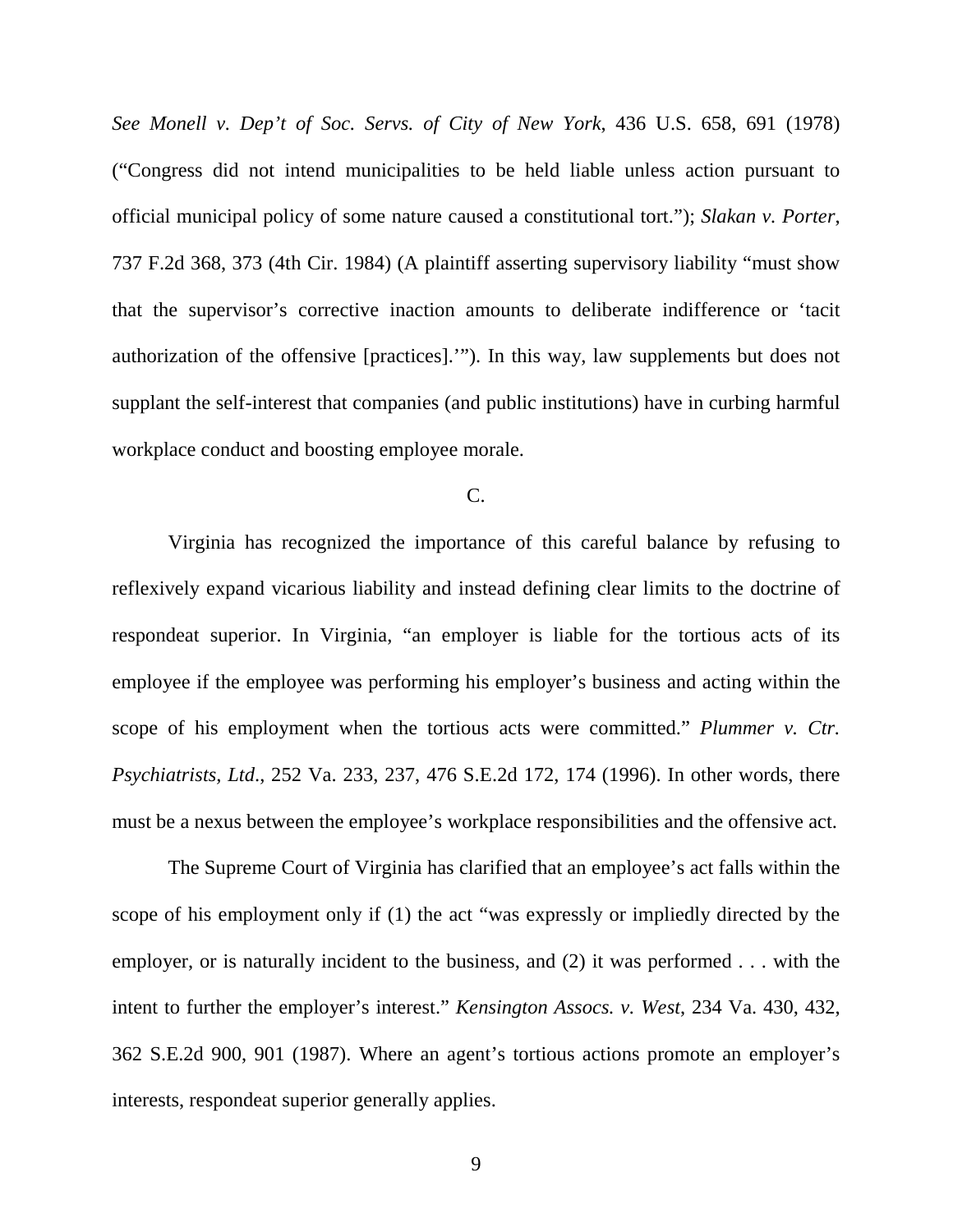The situation is slightly more complex when an employee acts against the wishes of his employer. But again, Virginia has been careful to limit respondeat superior to situations in which the employer bears some responsibility. If a tort does not further an employer's interests, the employer can only be held liable if the tort can be fairly and reasonably traced to the employee's workplace responsibilities. *Gina Chin & Assocs., Inc. v. First Union Bank*, 260 Va. 533, 542, 537 S.E.2d 573, 578 (2000). Of course, vicarious liability can arise in a number of different contexts, and Virginia has recognized vicarious liability when a tort is closely tied to workplace performance. *See id.* (finding that a bank could be held vicariously liable when a bank teller used his position to facilitate a forgery scheme); *Plummer*, 476 S.E.2d at 174 (finding that a psychiatric center could be held vicariously liable when a psychologist engaged in sexual intercourse with a patient). While the employees in both *Gina Chin* and *Plummer* acted out of selfinterest and in violation of workplace policies, their misconduct could nevertheless be considered "within the ordinary course" of business because it occurred through the execution of their professional responsibilities. *See Gina Chin*, 537 S.E.2d at 579.

## D.

Garnett makes much of the fact that Try's comment occurred at work. That, however, is hardly dispositive. The cases recognize that some things occur at work that bear little or no relationship to an employer's business mission. *See Blair v. Def. Servs., Inc.*, 386 F.3d 623, 628 (4th Cir. 2004) (finding that a janitorial worker's sexual assault of a student was clearly outside the scope of his employment because it deviated from his workplace duties); *Lacasse v. Didlake, Inc.*, 712 F. App'x 231, 235-36 (4th Cir. 2018)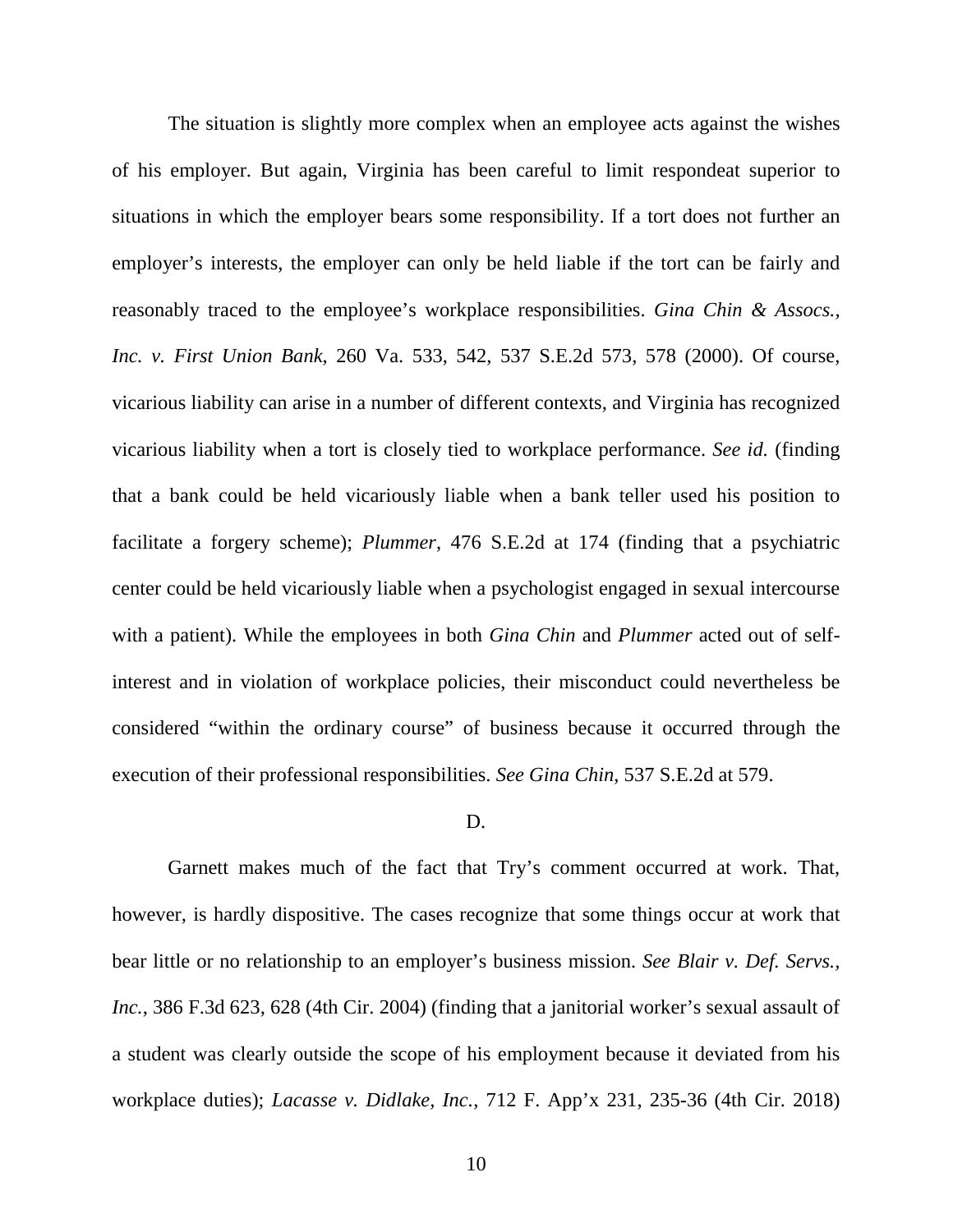("It is well established that the simple fact that an employee is at a particular location at a specific time as a result of his employment is not sufficient to impose respondeat superior liability on the employer.") (citing *Cary v. Hotel Rueger, Inc.*, 195 Va. 980, 81 S.E.2d 421, 424 (1954)). That a remark occurred at work is thus one factor in a scope of employment analysis, but it is not without more sufficient to impute vicarious liability.

Garnett simply fails to supply the "more" that would be necessary to hold Remedi responsible for Try's vulgar remarks. As a result, her complaint fails the basic test, set forth by the Supreme Court in *Ashcroft v. Iqbal*, that "only a complaint that states a plausible claim for relief survives a motion to dismiss." 556 U.S. 662, 679 (2009). The problem is that Garnett's complaint hardly made any attempt to connect Try's remarks to Remedi's business interests or to explain how the offensive statements otherwise fell within the scope of his employment. Only five of the thirty-three paragraphs in the entire second amended complaint mentioned Remedi's role at all. By contrast, twenty-four paragraphs discussed Try's remarks and sought to stress the all too obvious fact that they were offensive and degrading. Moreover, the five paragraphs that did mention Remedi's role were wholly conclusory. The complaint alleged that "Try was an employee of Remedi" and was "acting within the scope and course of his employment," Second Amended Complaint **¶** 25, but provided no additional support for this claim. The other four paragraphs essentially repeated—without providing a scintilla of factual support that Try was acting within the scope of his employment. One stated vaguely, without any corroborating details, that Remedi "condoned, ratified and authorized the actions of Try." Second Amended Complaint **¶** 28. Another asserted that the remarks were made "in the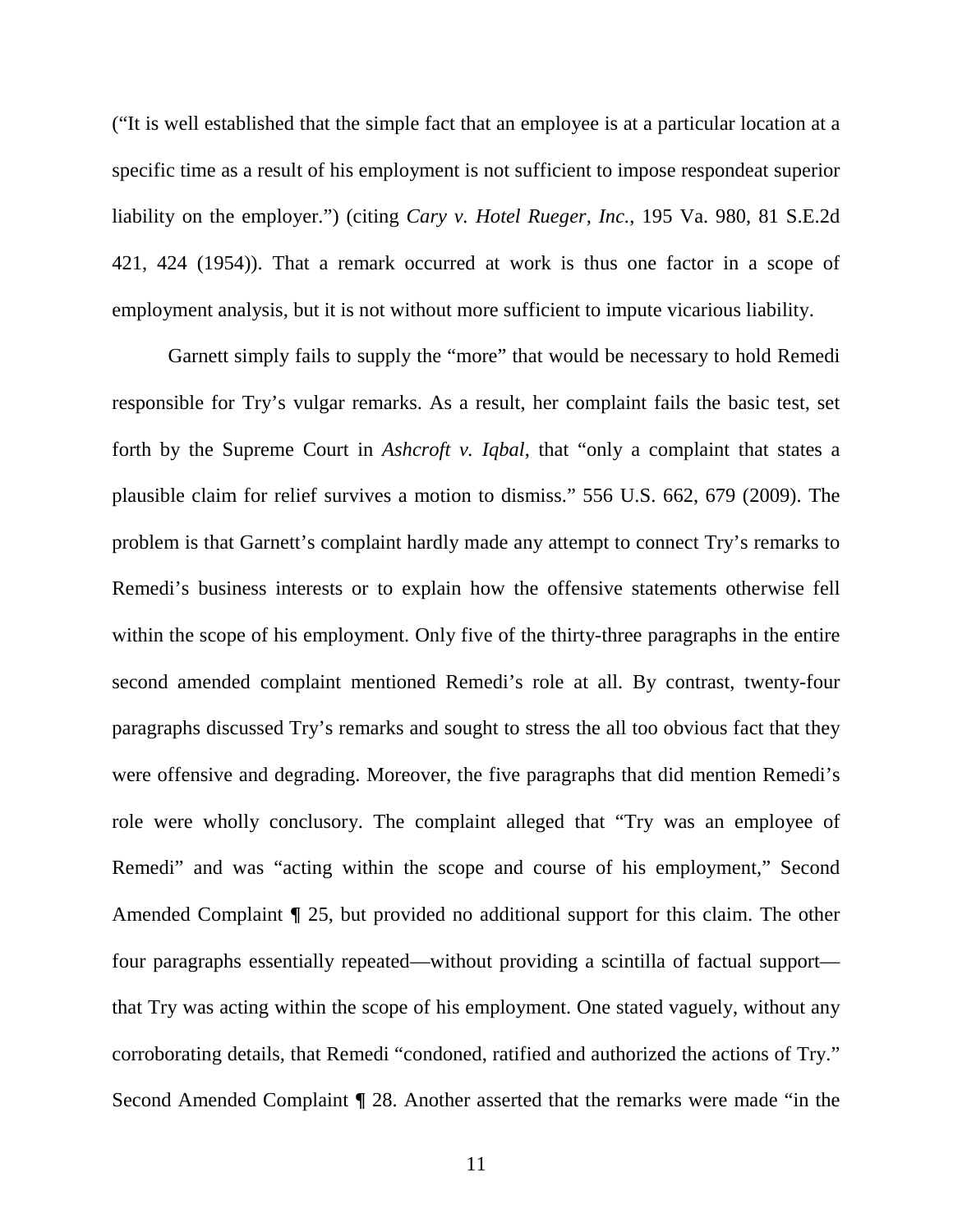execution of the service for which he was engaged by the company." Second Amended Complaint **¶** 27. But this is simply untrue. The service for which Try was engaged was to help send medications to long-term care facilities and to manage Remedi employees. His responsibilities did not involve gossiping to his co-workers. And while the complaint alleged nebulously that Try was a "supervisor," there is not the slightest indication of the nature of Try's supervisory position or what the term in the context of this case even means.

In short, the conclusory language in the complaint does not begin to establish vicarious liability. Try made insulting and offensive statements about a colleague. They were distasteful, to say the very least. But the suit is against Remedi, not against Try. And the district court was right to dismiss it and to deny further leave to amend. Try was not carrying out any task on Remedi's behalf. He was not giving instructions to subordinates, or even having a conversation that related in any way to Remedi's commercial interests. Nor, from all we know from the complaint, did Remedi ever direct or encourage or condone the alleged offense. Try's remarks seemed to "arise wholly from some external, independent, and personal motive." *Davis v. Merrill*, 133 Va. 69, 112 S.E. 628, 631 (1922) (citing 2 Mechem on Agency (2d Ed.) § 1960). Not all comments that warrant internal discipline or even a lawsuit against the one who committed the wrong warrant the imposition of respondeat superior liability. Try's comments, though beyond tasteless, did not fall within the scope of his employment. As a result, Remedi cannot be held vicariously responsible.